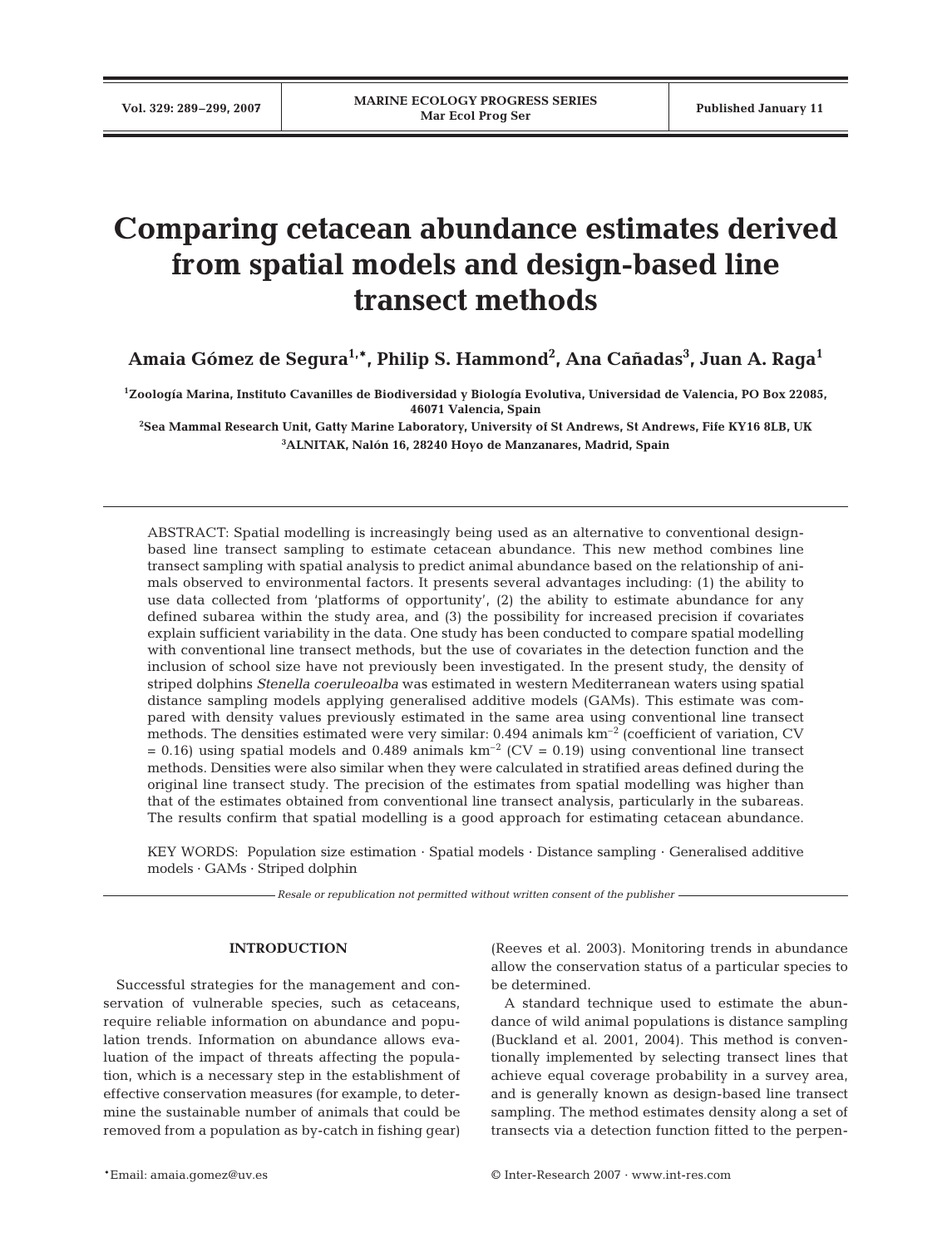dicular distances of observed groups of animals to estimate the effective width of the strip searched on each side of the transect. The density estimated is extrapolated to the whole study area on the basis that placement of the transects provides equal coverage probability throughout the area. Design-based line transect surveys have been used successfully all over the world to estimate cetacean abundance (Wade & Gerrodette 1993, Forcada & Hammond 1998, Forney & Barlow 1998, Hammond et al. 2002, Mullin & Fulling 2003, Slooten et al. 2004).

An alternative way to estimate animal abundance using line transect sampling is the recently developed method of spatial modelling (Hedley et al. 1999, Buckland et al. 2004). This method combines line transect sampling with spatial analysis to predict animal abundance based on the relationship of animals observed to environmental factors, as well as taking into account the probability of detecting the animals. This methodology has recently been used to estimate cetacean abundance (Williams 2003, Cañadas & Hammond 2006) because it has a number of advantages over the methodology previously used (Buckland et al. 2004, Hedley & Buckland 2004).

One advantage of this new method is that it does not require transect lines to be located in order to achieve equal coverage probability for the whole area. It is thus an appropriate method for analysing data collected from dedicated surveys with nonsystematic design or from the so-called 'platforms of opportunity', which may include oceanographic, fisheries, or other survey vessels, navy ships and ferries (Buckland et al. 2004). Another advantage is that spatial distance sampling models allow the estimation of abundance in any subset of the study area and the creation of surface maps of animal abundance. This is very useful for application of results to the conservation of wildlife populations, because it allows the delimitation of areas of high density that may be suitable as marine protected areas. Conventional line transect methods allow abundance to be estimated in subareas or strata of the study area as long as these strata have been surveyed to provide equal coverage probability; strata must therefore be defined at the design stage of the survey. Typically, the precision of the estimates decreases markedly with the area of the strata. An additional advantage of spatial distance sampling models is that the inclusion of environmental features when predicting abundance may increase the precision of the estimate. If some heterogeneity in density observed along the trackline represents real spatial variation rather than sampling error, variances can be reduced because the model will explain some of the heterogeneity (Hedley et al. 1999, Forney 2000, Williams 2003).

In the present study we estimated the density of the striped dolphins *Stenella coeruleoalba* in central Spanish Mediterranean waters using spatial distance sampling models applying generalised additive models (GAMs) (Hastie & Tibshirani 1990). These estimates (value, precision and spatial differences) are compared to results obtained in a previous study in the same area (Gómez de Segura et al. 2006) but which used conventional design-based line transect methods to assess the potential advantages of spatial modelling in estimating cetacean abundance. Hedley et al. (1999) and Hedley & Buckland (2004) conducted a similar comparison of these 2 methods with regard to whale abundance in the Antarctic. In our study, we extended this comparison to include covariates in estimation of the detection function and to account for school size and availability bias in the spatial models.

In the present study, spatial models were used as predictive models to estimate dolphin abundance, but not as explanatory models to make general inferences about the ecology of the species. Distribution and habitat use of striped dolphins (and other cetacean species) in the same area will be considered in a separate study.

## **MATERIALS AND METHODS**

**Data collection.** The study area comprised the waters off eastern central Spain (western Mediterranean) from 40°41'N, 0°53'E to 37°22'N, 1°38'W, with depths ranging from 10 to 2800 m. The overall area was approximately  $34200 \text{ km}^2$  (Fig. 1).

The field methods used for this study to estimate cetacean abundance by means of conventional designbased distance sampling method are described in detail in Gómez de Segura et al. (2006). Seasonal surveys were conducted from May 2001 to March 2003 with a high-wing aircraft ('push-pull' Cessna 337) flying at an altitude of 152 m, at a groundspeed of approximately 166 km  $h^{-1}$  (90 knots). Transects followed a systematic saw-tooth pattern and were designed to provide equal coverage probability of the area (Buckland et al. 2001). Two observers, one on each side of the aircraft, scanned the surface of the sea and a third researcher recorded the data: species, number of animals, location (obtained from a global positioning system, GPS), time, observer making the sighting, angle between the horizon and the target when perpendicular to the aircraft (to estimate distance to the school), and environmental conditions, including Beaufort sea state. Environmental conditions were updated whenever changes occurred, and the GPS provided a continuous record of position (updated every few seconds). Surveys were conducted only in good sighting conditions (i.e. Beaufort sea state ≤3).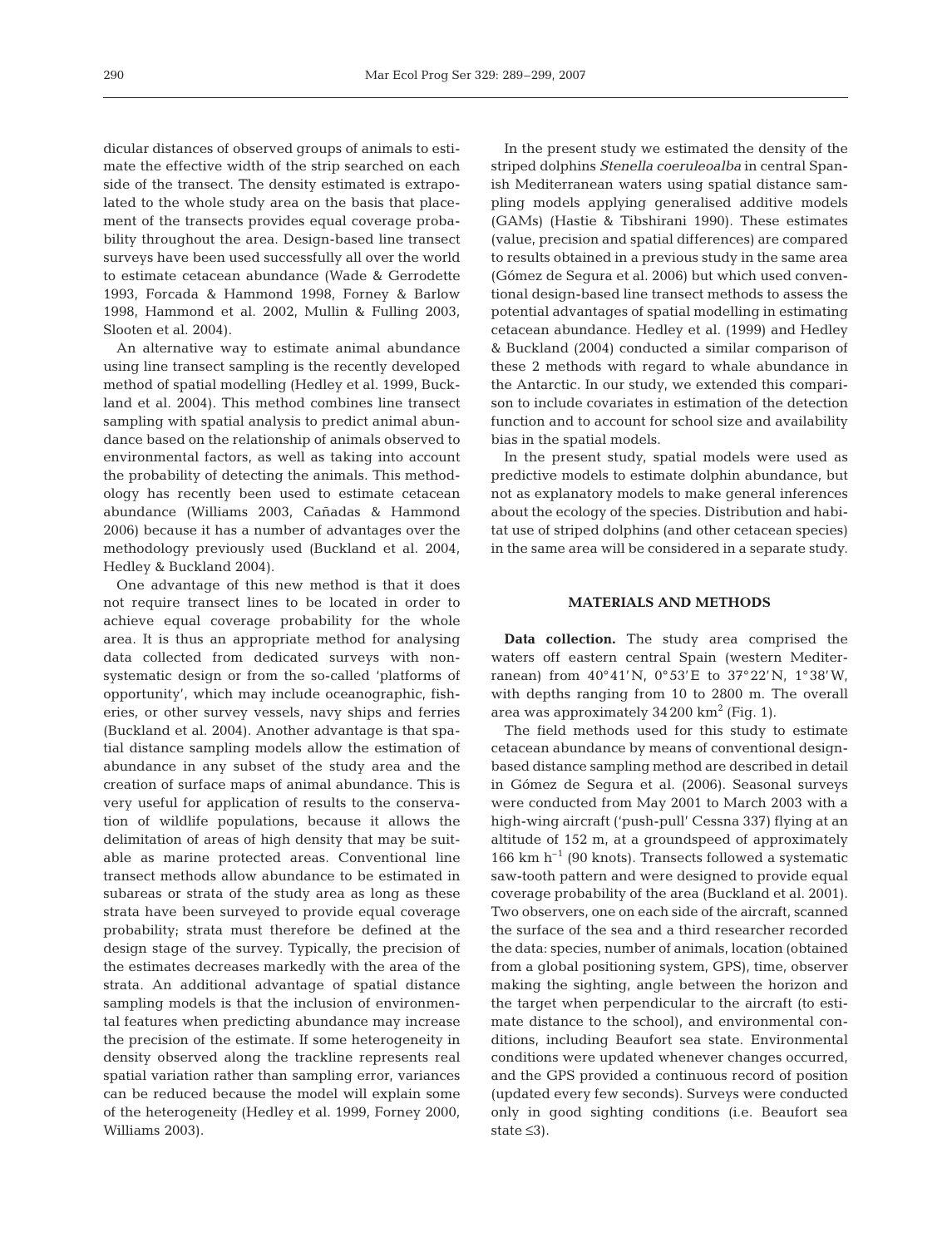

Fig. 1. *Stenella coeruleoalba.* (a) Study area surveyed, divided into the 3 subareas (zones) (see 'Materials and methods'), with transect lines searched on effort during the aerial surveys conducted from 2001 to 2003. (b) Distribution of the observed sightings of striped dolphins during the surveys. Small schools: ≤15 individuals; large schools: >15 individuals

Based on the available data in the area and previous studies of striped dolphin habitat use in the western Mediterranean (Cañadas et al. 2002, 2005, A. Gómez de Segura et al. unpubl. data), the following environmental variables were used to predict dolphin abundance: (1) water depth, derived from the General Bathymetric Chart of the Oceans (GEBCO); (2) slope, calculated as maximum depth – minimum depth/distance between them; (3) annual average of sea-surface temperature (SST); (4) temporal variability in SST (standard deviation of the monthly average SST over the year); (5) latitude; and (6) longitude. Data on SST were extracted from satellite images with a pixel resolution of 2 km<sup>2</sup>. Images were obtained from the CREPAD service (Centro de Recepción, Proceso, Archivo y Distribución de Imágenes de Observación de la Tierra) received from the NOAA sensor AVHRR.

**Data analysis.** All on-effort legs were divided into 5 nautical mile (n mile, 9.26 km) segments using a geographic information system (GIS) (ArcMap 8.2). This length was chosen to balance minimising the number of segments without sightings (too many makes model fitting problematic) without losing too much resolution in the environmental covariates, which can reduce explanatory power. Segments at the ends of the transect that were <5 n miles in length were not used in the analysis. Each segment was characterised by the number of dolphins, the number of schools and the arithmetic mean value of each environmental variable

analysed. It was assumed that there was little variability in the environmental covariates and in the sighting conditions within a segment. Models were fitted to the data in these segments to predict dolphin abundance along the transect line as a function of the environmental covariates.

The study area was divided into grid cells with a resolution of 5' latitude (5 n miles) by 5' longitude (3.8 n miles), which were characterised by the mean of each environmental variable. Density predicted by the model was extrapolated to each grid cell as a function of these values to predict the abundance of dolphins over the whole area.

Hedley et al. (1999) proposed various options for estimating abundance of cetaceans using spatial models, the simplest of which is to model the number of animals observed in each segment. However, the overdispersion of our data, due to the high variability in school size (from 1 to 100 individuals), was too great to allow the robust fitting of any function. Therefore, we decided to model separately the number of schools and school size and then multiply both values to obtain dolphin abundance (Hedley & Buckland 2004). The method can be summarised by, first, estimating the number of schools in each segment by correcting for schools missed as a function of perpendicular distance, poor visibility conditions, or because animals were submerged. Then, the estimated number of schools in the segments was modelled as a function of the envi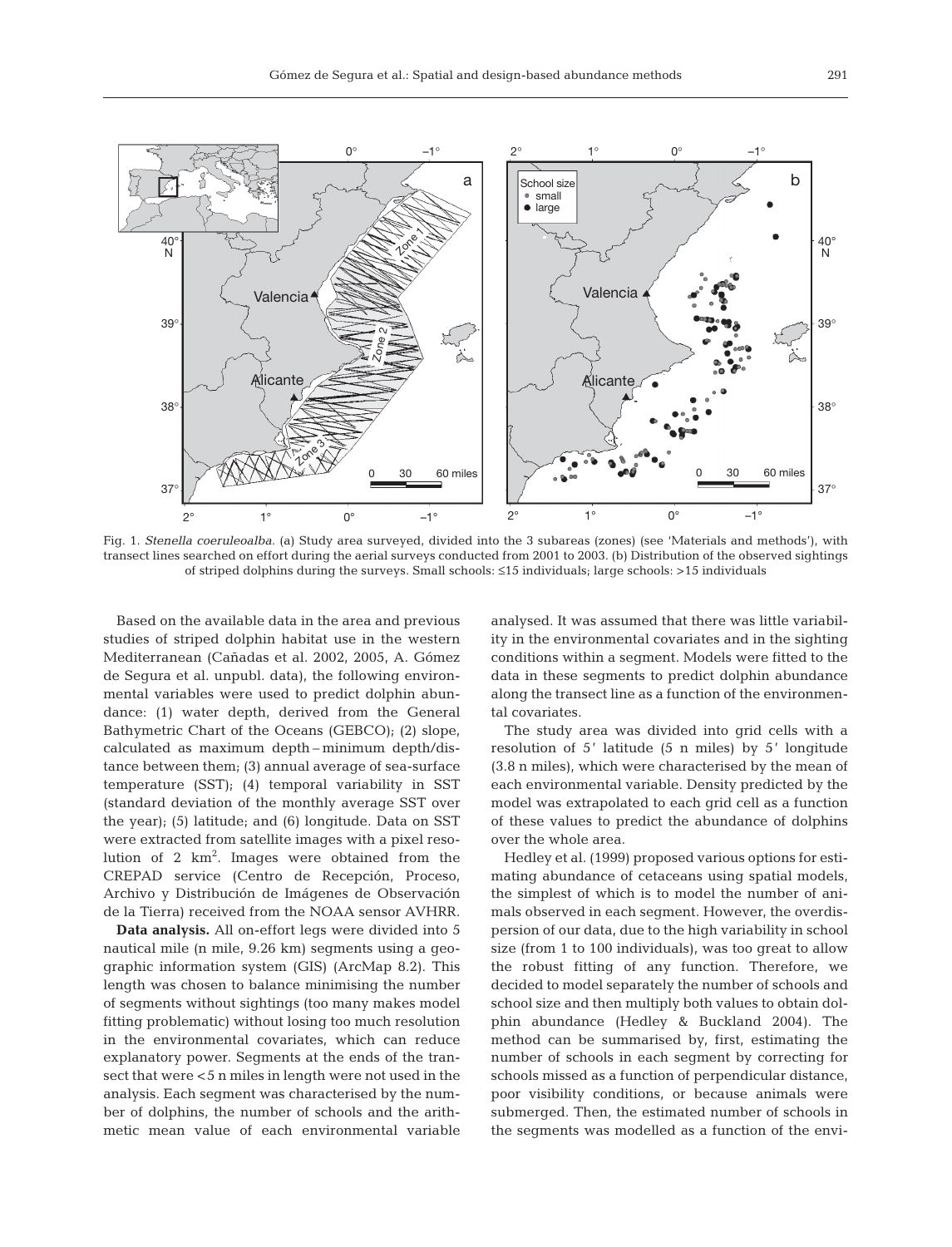ronmental covariates using GAMs, and, based on this, a prediction of the number of schools in each grid cell of the study area was made. Separate models were run for 2 subsets of data, small and large schools, because the probability of detection differed between them (see following subsection). The number of schools predicted in each cell for small and large schools was multiplied by the mean school size for each subset. Finally, both surface maps were summed to obtain a map of the total abundance of striped dolphins.

*Estimation of the number of schools per segment:* The estimated number of schools was calculated, taking into account schools missed during the survey due to factors that decrease the probability of detection, i.e. perpendicular distance to the observer, school size, environmental conditions, etc. In addition, the proportion of schools diving, and thus not available to the observer, was also considered.

The estimated number of schools in segment *i*, *Ni*, was calculated using the Horvitz Thompson estimator (Horvitz & Thompson 1952):

$$
N_i = \sum_{j=1}^{n_i} \frac{1}{P_{ij}} \tag{1}
$$

where  $n_i$  is the number of detected schools in the *i*th segment, and  $P_{ij}$  is the estimated probability of detection of the *j*th detected school in the segment *i*.

The estimated probability of detection was obtained by fitting a function to the distance frequency histogram using multiple covariates distance sampling (MCDS) implemented in DISTANCE 4.2 software (Thomas et al. 2004). With this new method,  $P_{ii}$  depends, not only on the perpendicular distance to the observer, as in conventional distance sampling, but also on other covariates that affect the probability of detecting a school (Buckland et al. 2004). Three potential functions were considered to fit the perpendicular distance data: uniform, half-normal and hazard-rate, together with various adjustment terms (Buckland et al. 2001). The following covariates were included in the detection function: school size (treated as a continuous variable), sea state (treated as a factor) and time of the day (treated as a factor: morning, midday, afternoon). A range of detection functions (combining the functional forms and the covariates) were investigated, and the best function was selected using Akaike's information criterion (AIC) (Buckland et al. 2004).

To correct for submerged schools that were not available for detection,  $N_i$  was divided by  $\hat{a}(S,0)$ , the estimated availability probability on the trackline, after Laake et al. (1997) and Forcada et al. (2004). Gómez de Segura et al*.* (2006) estimated the values of *â*(*S*,0) for striped dolphin schools in the study area derived from shipboard observations of diving behaviour. Data from this study were used for our analyses.The *â(S*,0) values

estimated varied according to school size, with  $\hat{a}(S,0)$  = 0.67 for small schools and  $\hat{a}(S,0) = 1$  for large schools, see 'Estimation of school size' below. Although we could correct the estimated number of schools separately for both groups and sum the total estimated number of schools, this would not take into account the different variances of  $\hat{a}(S,0)$  when estimating the precision of estimated abundance. Because of this, 2 separate school density models were constructed, 1 for small schools (≤15 individuals) and 1 for large schools (>15 individuals).

*Spatial modelling of the number of schools:* GAMs (Hastie & Tibshirani 1990) were used to model the abundance of schools based on the relationship of animals observed to environmental factors. The estimated number of schools (separated for small and large schools) was used as the response variable, and environmental parameters were used as the predictor covariates. Although the response variable was derived from count data, the Poisson error distribution was not considered appropriate because of over-dispersion. Instead, a quasi-Poisson family was used, with variance proportional to the mean (Hedley et al. 1999). Applying a logarithmic link function, the general structure of the model was:

$$
N_i = \exp\left[\ln(a_i) + \theta_0 + \sum_k f_k(z_{ik})\right] \tag{2}
$$

where the offset variable  $a_i$  is the area surveyed along the *i*th segment (calculated as the length of the segment multiplied by twice the perpendicular distance at which data were truncated);  $\theta_0$  is a parameter to be estimated (commonly termed the 'intercept');  $f_k$  are smoothed functions of the explanatory covariates; and *zik* is the value of the *k*th explanatory covariate in the *i*th segment. We also considered model interactions between pairs of explanatory variables (such as depth with latitude), but no significant interaction was observed.

The 'mgcv' package (Version 1.0-5) (Wood 2001) from R software (Version 1.9.0) (http://www.r-project.org) was used to fit the models. Two indicators were used to select the best-fitting model: (1) the general cross validation (GCV) score, which is, in practice, an approximation to AIC (Wood 2000) in which smoothing parameters (in terms of number of knots and degrees of freedom, df) are chosen by the software to minimise the GCV score of the model and (2) the percentage of explained deviance.

Finally, the number of small and large schools was predicted for each cell of the study area using the values of the environmental variables in each cell and the model selected. The results were displayed on a map using GIS.

*Estimation of school size:* Estimation of spatial school size surfaces using spatial modelling was attempted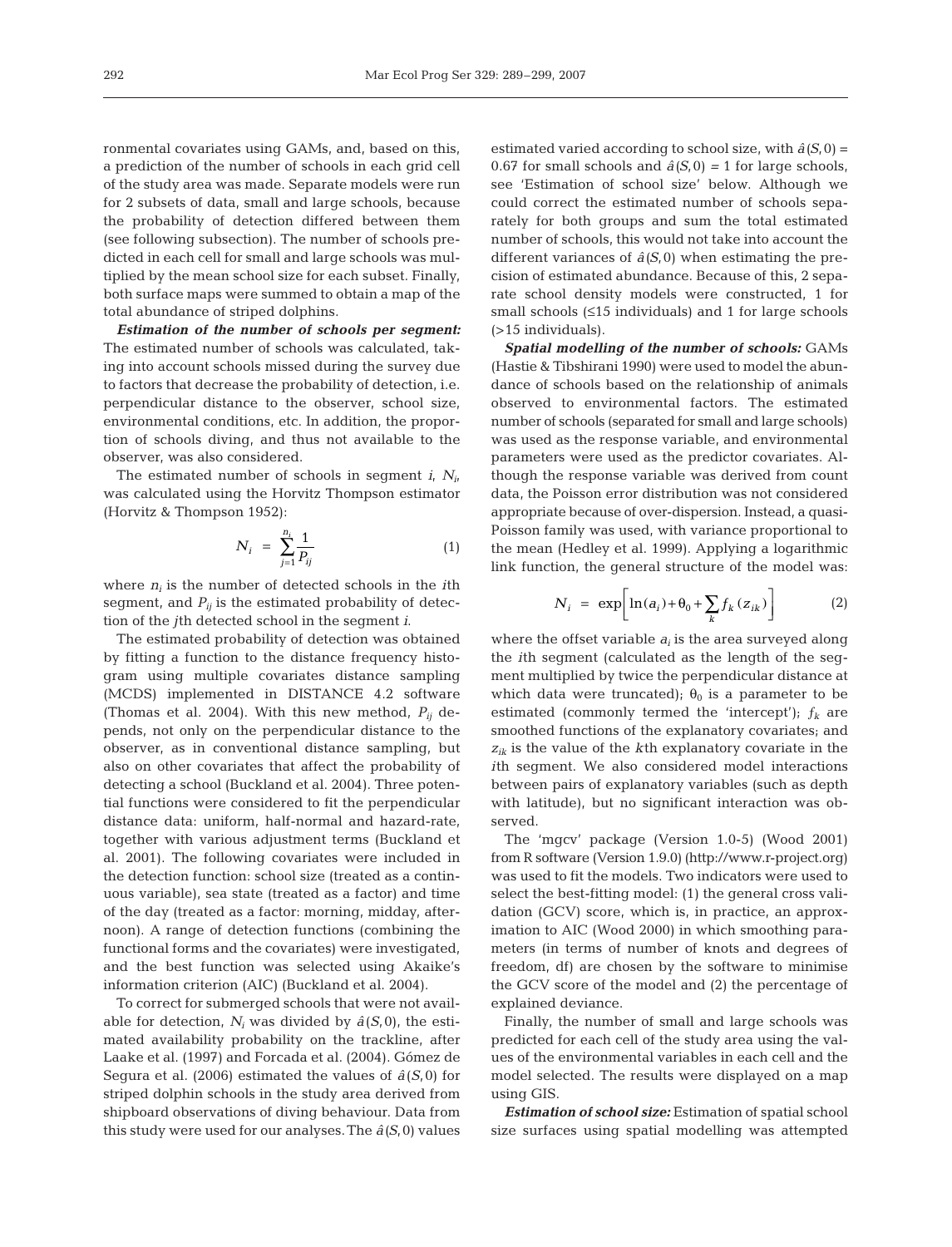(Borchers & Burt 2002, Hedley & Buckland 2004, Cañadas & Hammond 2006), because school size was expected to vary spatially across the study area. In this case, the response variable for the GAMs was the mean number of individuals per school and the predictor variables were the environmental factors. However, school size did not vary spatially, and the number of individuals was not related to any covariate. Thus, the estimated mean school size  $(E_s)$  of each school size subset was used instead (Buckland et al. 2001). *E*<sub>s</sub> accounts for the relationship between school size and detectability that often occurs in cetacean line transect surveys (Forcada & Hammond 1998, Forney & Barlow 1998, Gómez de Segura et al. 2006). A regression of log school size against the estimated probability of detection  $[g(x)]$  was computed. If the regression was significant, mean school size was estimated as the predicted mean size of schools detected in the region around the trackline, where detection is assumed to be certain. If the regression was not significant, the mean school size was used as the  $E<sub>s</sub>$  value (Buckland et al. 2001).

*Estimation of abundance:* The predicted surface maps of the number of small and large schools were multiplied by the estimated mean school size for each subset. The total number of dolphins in each grid cell was then estimated by summing the estimated dolphin abundance of small and large schools. Finally, the total abundance of dolphins in the study area was obtained by summing the abundance of all grid cells, and density was calculated by dividing this abundance by the total area.

*Estimation of variance:* The variance of school density was estimated by means of non-parametric bootstrap (400 replicates with replacement), with the R software using transect lines as sampling units (Hedley & Buckland 2004). For each replacement, the same number of transects as for the original data were sampled. The final variance of dolphin abundance was estimated using the delta method (Seber 1982), combining the variance of school density with the variance of the detection function, the variance of  $\hat{a}(S,0)$  and the variance of the estimated mean school size (Hedley & Buckland 2004). The values of the coefficients of variation were plotted as surface maps of variability.

### **RESULTS**

Altogether 10 surveys were conducted in the study area during the field work: in May, July and October 2001, March, June, August and December 2002, and March 2003. A total of 20200 km were searched on effort (Fig. 1a) during which 162 striped dolphin *Stenella coeruleoalba* schools (49 small and 113 large schools) were observed (Fig. 1b).



Fig. 2. *Stenella coeruleoalba.* Frequency distribution of perpendicular distances from the transect line pooled over all covariates. The continuous curve represents the fitted detection function. For details on estimation of detection probability see 'Results'

The half-normal function with school size and time of day as covariates was identified as the best-fitting model for the detection function according to AIC. Fig. 2 shows the perpendicular distance frequency histogram and the best fitted detection function. This function was used to estimate the detection probability of each school sighted, *Pij*, from the following formula:

$$
P(y) = \exp[-y^2/(2s^2)]
$$
  
s = a1 × exp[f(a2) + f(a3)] (3)

where  $y$  is the distance to the trackline,  $f$  is the function *a*1 is the intercept of the scale parameter *s*, *a*2 is the coefficient of covariate 'cluster size' and *a*3 is the coefficient of level 'midday' of factor covariate 'time day'.

GAMs were run with the estimated number of schools in each segment (both for small and large schools) and the environmental covariates. Various models were considered to fit equally well due to the similarity in the GCV and the percentage of deviance explained (Table 1). For small schools, the model in-

Table 1. *Stenella coeruleoalba.* Best-fitting models in the generalised additive model (GAM) analyses for small and large schools of striped dolphin, with indicators used to select the best-fitting model (lat: latitude; lon: longitude; GCV: general cross validation). Shading indicates the final model selected (see 'Materials and methods')

| <b>Schools</b>   | Model                               | $%$ deviance<br>explained | <b>GCV</b> score           |
|------------------|-------------------------------------|---------------------------|----------------------------|
| Small<br>schools | Depth-lat-lon<br>Depth-lon<br>Depth | 23.9<br>23.1<br>19.4      | 3.7479<br>3.8914<br>4.4629 |
| Large<br>schools | Depth-slope<br>Depth                | 16.8<br>15.0              | 1.5464<br>1.5901           |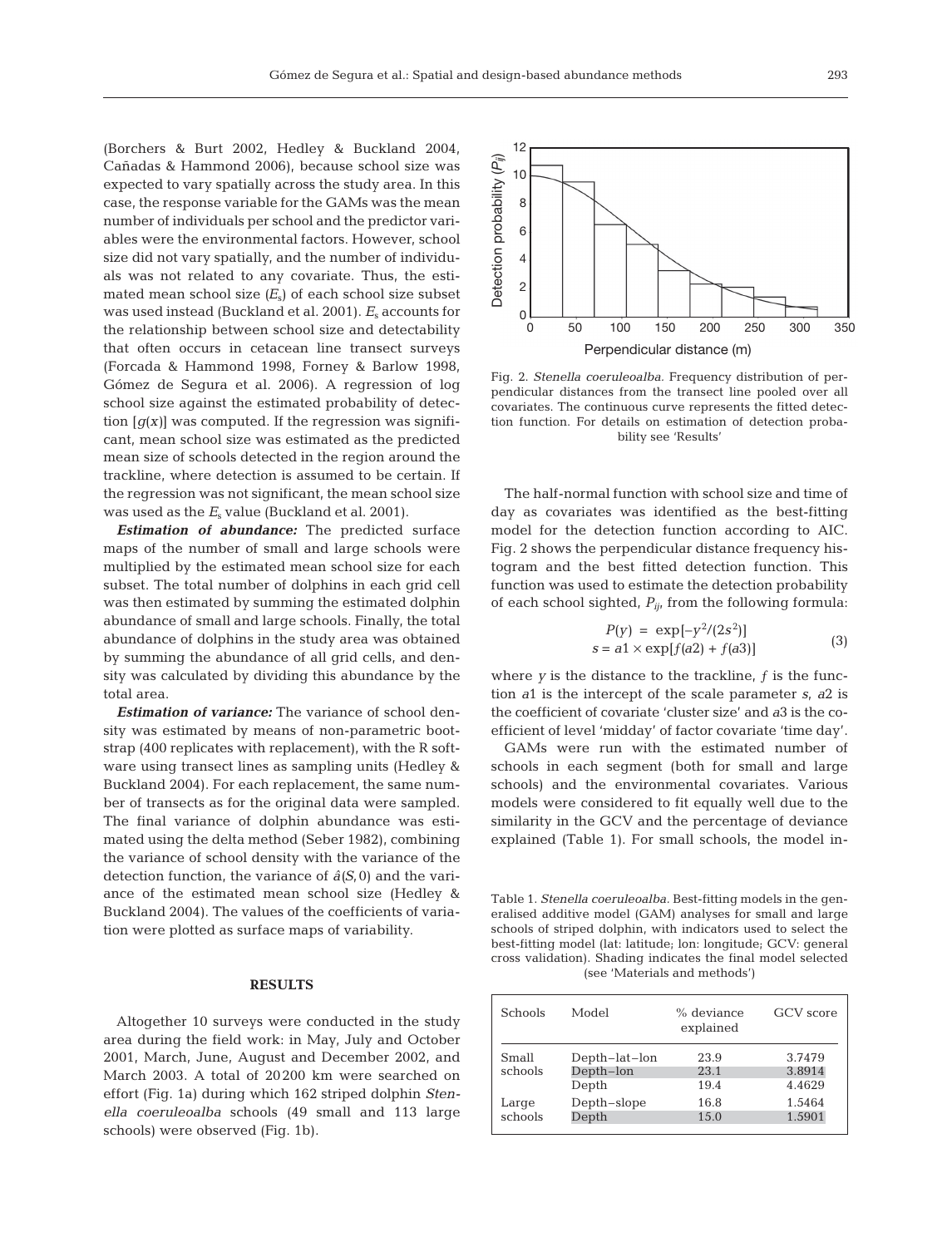Table 2. *Stenella coeruleoalba.* Environmental covariates selected in the best-fitting model for small and large schools of striped dolphin. The degrees of freedom (df) and the significance of (p) for the chi-squared test are also shown

| Model            | Term                           | df                   | Chi-squared            | p-value                   |
|------------------|--------------------------------|----------------------|------------------------|---------------------------|
| Small<br>schools | Depth<br>Latitude<br>Longitude | 5.91<br>4.14<br>7.01 | 28.95<br>5.42<br>15.16 | < 0.001<br>0.263<br>0.035 |
| Large<br>schools | Depth<br>Slope                 | 4.73<br>2.89         | 38.63<br>4.51          | < 0.001<br>0.199          |

Table 3. *Stenella coeruleoalba.* Estimates of abundance *(N)* and density *(D)* of striped dolphin, with the coefficient of variation (CV) obtained from spatial analysis. Parameters used to estimate abundance, estimated mean school size  $(E_s)$ , probability of detection *(P)* and availability bias [*â(S*,0)] are also shown

|               | Parameter               | Estimate | CV   |
|---------------|-------------------------|----------|------|
| Small schools | $N_{\text{schools}}$    | 1266     | 0.22 |
|               | $E_{\rm s}$             | 5.46     | 0.07 |
|               | $\boldsymbol{P}$        | 0.46     | 0.06 |
|               | $\hat{a}(S,0)$          | 0.68     | 0.24 |
|               | $N_{\rm ind}$           | 6919     | 0.34 |
| Large schools | $N_{\text{schools}}$    | 296      | 0.13 |
|               | $E_{\rm s}$             | 33.7     | 0.08 |
|               | $\boldsymbol{P}$        | 0.46     | 0.06 |
|               | $\hat{a}(S,0)$          | 1.00     | 0.00 |
|               | $N_{\rm ind.}$          | 9973     | 0.16 |
| Total         | $\overline{\mathsf{N}}$ | 16892    | 0.16 |
|               | D                       | 0.494    | 0.16 |

cluding depth, latitude and longitude was the best-fitting model, but for large schools the best-fitting model included depth and slope. However, latitude and slope, respectively, were dropped from these models because they were not significantly related to dolphin distribution, and the GCV and deviance explained by the model including them did not improve significantly (Tables 1 & 2). The selected models therefore included depth and longitude for small schools and depth only for large schools. All models yielded quite similar abundance estimates (see below), indicating that the selected model is robust. Fig. 3 shows the shape of the functional forms for the smoothed covariates used in the selected models. Of these variables, depth was the most important for both small and large schools as shown by the p-values (Table 2).

The environmental covariates selected were used to predict the number of schools in each cell of the study area. The estimated number of schools in each cell  $[E(N_i)]$  was calculated from the selected model:

$$
E(N_i) = \exp\left[\ln(a_i) + \theta_0 + s(\text{depth}, 6.4) + s(\text{lon}, 7.3)\right] \tag{4}
$$
\n
$$
\text{for small schools, and}
$$
\n
$$
E(N_i) = \exp\left[\ln(a_i) + \theta_0 + s(\text{depth}, 4.6)\right]
$$
\n
$$
\text{for large schools} \tag{5}
$$

where the offset variable  $a_i$  is the area of the cell,  $\theta_0$  is the 'intercept' of the model, lon is longitude, and *s(*…) indicates the estimated smoothed function of the specified covariate and its estimated degrees of freedom.

The estimated numbers of schools in the study area were 1266 small and 296 large schools (Table 3). The regression of school size against detection probability was not significant in the case of small schools; thus,



Fig. 3. *Stenella coeruleoalba.* Plots of the GAM smooth fits of the environmental covariates selected for (a) small and (b) large schools of striped dolphin. Solid lines represent the best fit, dashed lines represent the 2 SE confidence limits, and vertical lines on the *x*-axis are the observed data values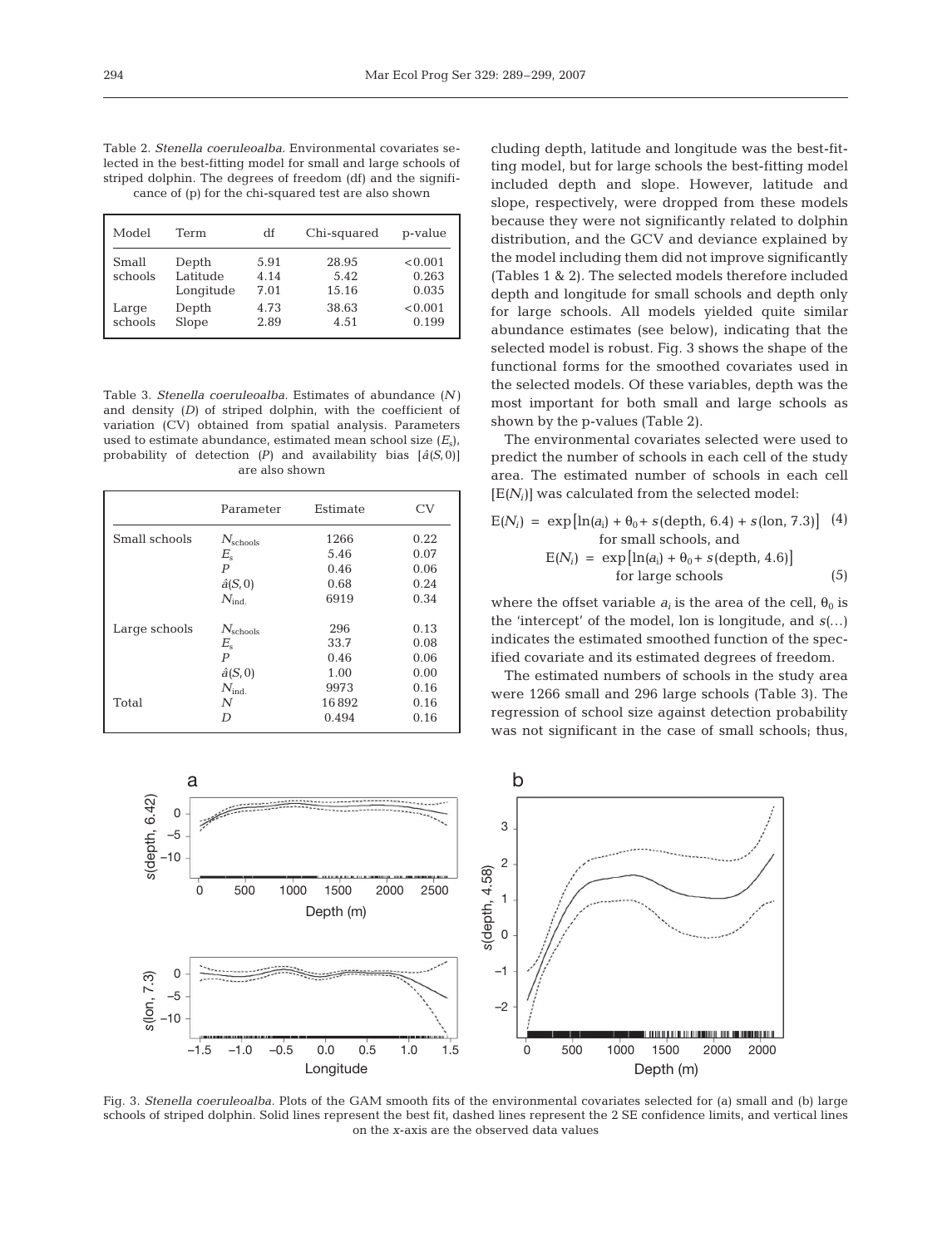

Fig. 4. *Stenella coeruleoalba.* Surface map of (a) predicted abundance of striped dolphins using the model-based method, and (b) the coefficient of variation (CV) of estimated abundance

the mean school size was used. However, regression was significant for large schools, so that  $E<sub>s</sub>$  was used to estimate dolphin abundance. The mean school size for small schools was 5.5 individuals, and the estimated mean school size for large schools was 33.7 individuals (Table 3). The total abundance of dolphins in the study area was estimated at  $16892$  animals  $(CV = 0.16)$ , yielding a density of 0.494 animals  $km^{-2}$  (CV = 0.16) (Table 3).

Table 4 shows the mean density in the study area estimated by the spatial models (present study) and design-based line transect methods (extracted from Gómez de Segura et al. 2006). Densities estimated in the different subareas (zones), defined in Gómez de Segura et al. (2006), using both methods are also shown. Comparing the results of the 2 methodologies, both the mean density and the densities estimated in the subareas were very similar.

Fig. 4 shows the predicted surface of abundance of striped dolphins in the study area based on the spatial models and the variation associated with the abundance estimated. The prediction is well supported by the observed data (Fig. 1b), indicating that the model provides a reliable description of the spatial variation of striped dolphin abundance although it only explained 15 to 23% of the deviance. The surface map showed 1 area of high density in front of the Gulf of Valencia (approximately 39.4° N, 0.6° E) and some other small areas in the south-eastern part of the study area.

#### **DISCUSSION**

Density obtained using spatial distance sampling models was very similar to that obtained by means of conventional design-based line transect sampling (Table 4). Comparing densities of *Stenella coeruleoalba* estimated in the different subareas, the values were also very similar (Table 4). Furthermore, the estimates obtained from different models with similar GCV and deviance explained were mostly quite similar, indicating that the prediction is quite robust (Table 5). This confirms that spatial distance sampling models are a good approach to estimate cetacean abundance. Hedley et al. (1999) and Hedley & Buckland (2004) reached the same conclusion, obtaining slightly higher abundance estimates with spatial

Table 4. *Stenella coeruleoalba.* Estimates of density of striped dolphins *(D)*, with the coefficient of variation (CV), from conventional stratified design-based distance sampling (Gómez de Segura et al. 2006) and from the spatial analysis

| Zone  | Spatial models |      | Line transect |      |  |
|-------|----------------|------|---------------|------|--|
|       |                | CV   |               | CV   |  |
|       | 0.182          | 0.15 | 0.268         | 0.31 |  |
| 2     | 0.551          | 0.15 | 0.529         | 0.22 |  |
| 3     | 0.706          | 0.22 | 0.672         | 0.23 |  |
| Total | 0.494          | 0.16 | 0.489         | 0.19 |  |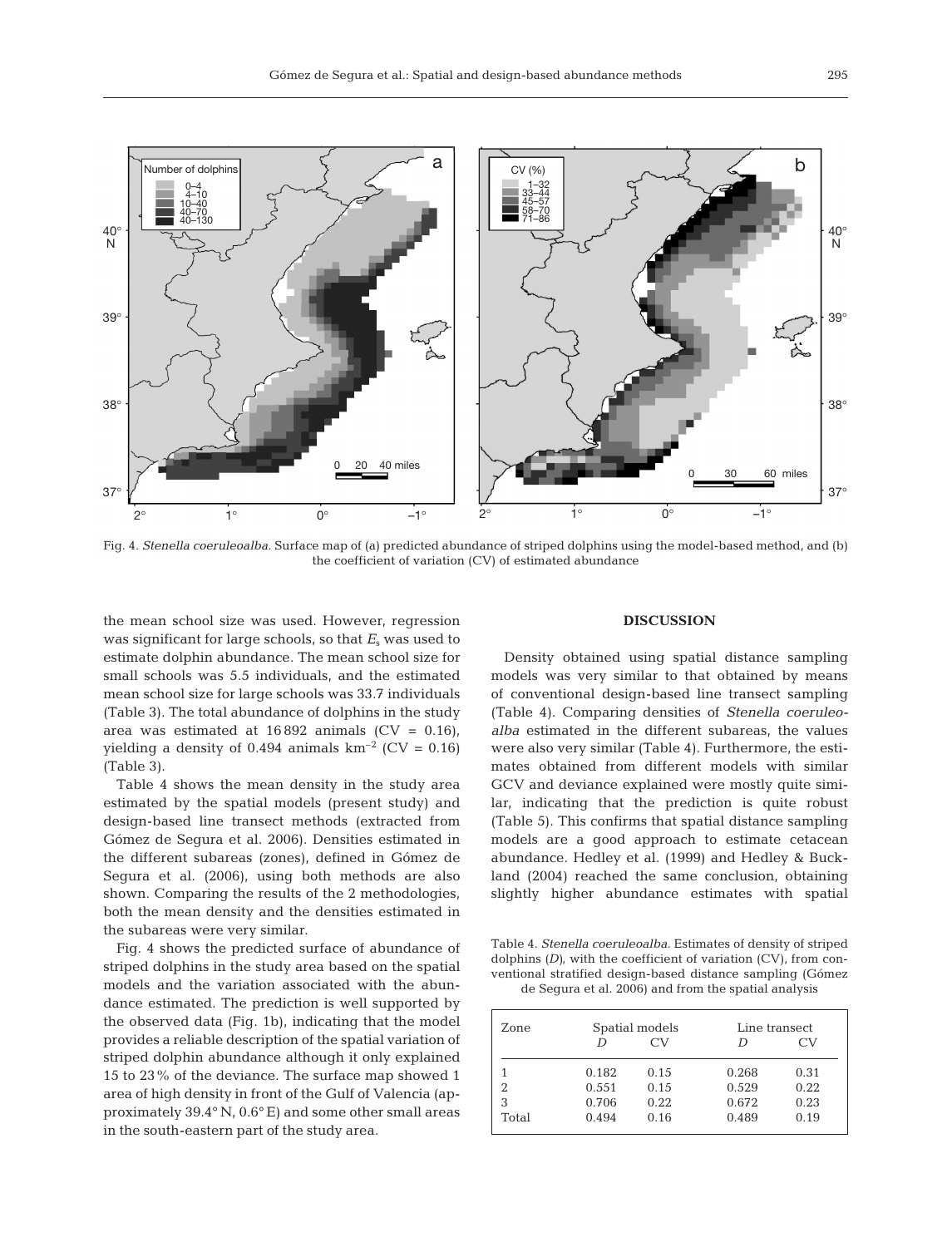models than with the conventional distance sampling method.

In our study, group size, covariates and availability bias were included so that we could obtain not only the abundance of schools at the surface (as did Hedley et al. 1999 and Hedley & Buckland 2004), but also the absolute abundance of animals. The use of both *â(S*,0)



and covariates to estimate the number of schools, and the use of the estimated mean school size to calculate the number of animals, have proven to be a good procedure to estimate absolute density in spatial distance sampling models.

Despite the good results obtained in the present study, it is recommended that spatial modelling be used with caution because GAMs are very flexible models and model selection in GAMs is still an area of active research (Hedley & Buckland 2004). In particular, overfitting and 'edge effects' could yield unrealistic densities and surface maps, and these should be considered carefully during model selection.

On the other hand, one of the potential advantages of spatial models is that they allow estimation of abundance at any spatial resolution (Buckland et al. 2004). In this study, although all models selected in the GAM analysis resulted in quite similar stratified abundances (Table 5), estimated abundance at very small scales can vary depending on the model selected (see Figs. 5 & 6). Hedley & Buckland (2004) also detected this lack of robustness at very small scales when comparing the density maps predicted by different models. Furthermore, density estimates in small areas are not very informative from an ecological perspective. Most cetacean species can move rapidly over large distances, and density estimated in a small area is likely to change over short periods of time. In addition, our estimates of density in small areas are derived from the



Fig. 5. *Stenella coeruleoalba.* Surface map of predicted abundance of small schools using (a) the model including only depth, (b) the model including depth and longitude and (c) the model including depth, longitude and latitude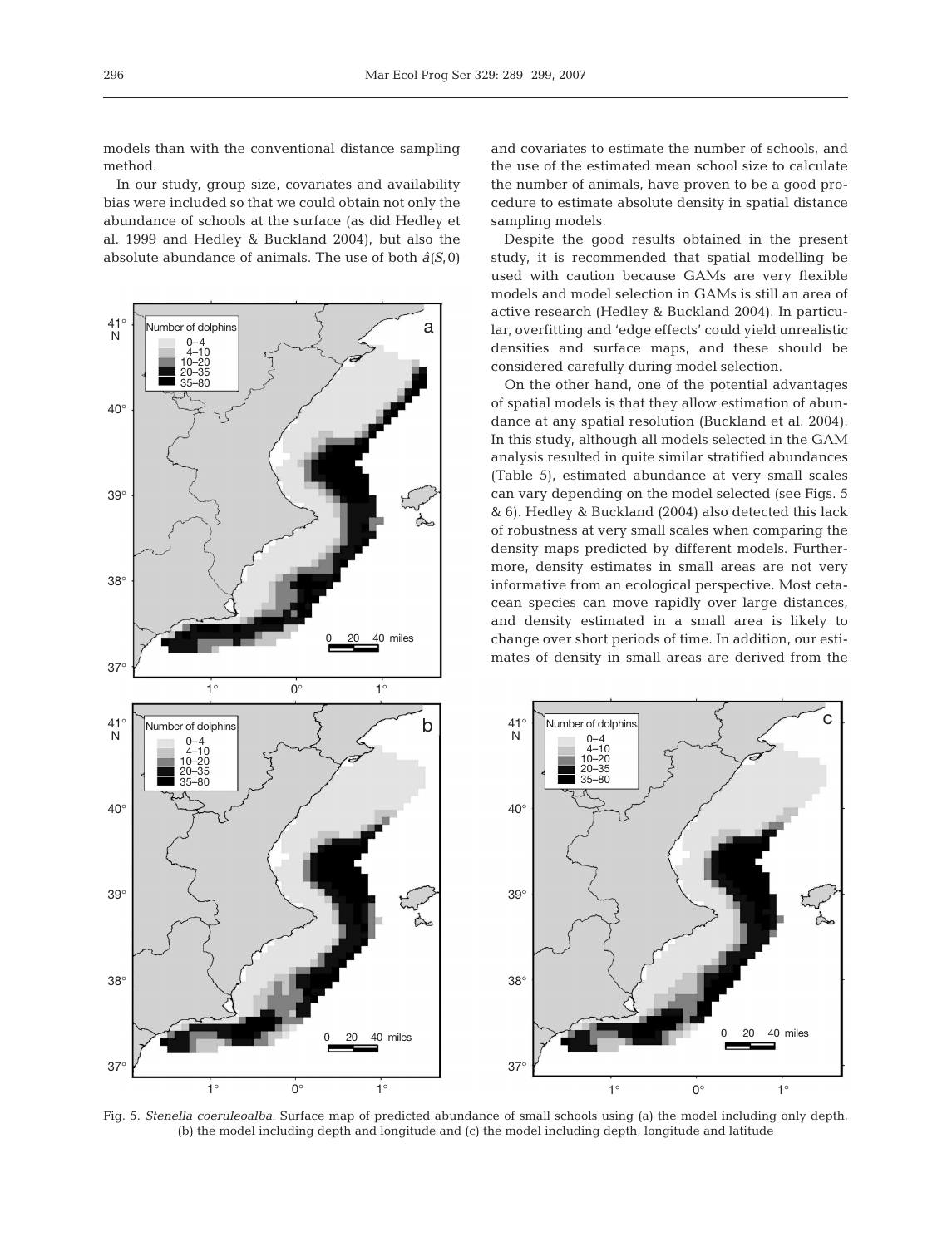Table 5. *Stenella coeruleoalba.* Abundance estimates of striped dolphins for the 3 strata obtained from the best fitted models in the spatial analysis for small and large schools (lat: latitude; lon: longitude)

| Model                               | Small schools               |                             |                               | Large schools                |                              |
|-------------------------------------|-----------------------------|-----------------------------|-------------------------------|------------------------------|------------------------------|
|                                     | Depth                       | lon                         | Depth-Depth-<br>$lon$ - $lat$ | Depth                        | Depth-<br>slope              |
| Zone 1<br>Zone 2<br>Zone 3<br>Total | 986<br>3409<br>2879<br>7274 | 396<br>3776<br>2747<br>6919 | 363<br>3766<br>2903<br>7032   | 1321<br>4523<br>4130<br>9973 | 1203<br>4558<br>2959<br>8720 |

model fitted to all the data with the associated assumption that factors determining abundance at small scales are the same as those at large scales. Therefore, care should be taken when making inferences about estimates of abundance in small areas.

In addition, the possibility of spatial autocorrelation in the data should be assessed in cetacean-habitat modelling (Redfern et al. 2006): schools might be found in the same area for reasons unrelated to the modelled environmental covariates, e.g. because of the social behaviour of the animals. Ignoring autocorrelation can overestimate the correlation between animal distribution and environmental variables (Ferguson & Bester 2002). At present, no approach has been developed to address this issue using GAMs. Nevertheless, in our study, the autocorrelation is probably not a critical problem, since the aim of the study is to predict density, not to study the habitat use of animals.

The precision of estimated abundance using spatial distance sampling models improved over estimates obtained using conventional design-based line transect sampling. The coefficient of variation of density estimated by spatial models was slightly lower for the mean abundance and Zone 3, but much lower for the other 2 zones (Table 4). When spatial models are used, an increase in precision is expected if the model explains some of the spatial heterogeneity of animal distribution (Hedley et al. 1999, Forney 2000, Williams 2003). In our study, although the deviance explained by the models was low (15 to 23%; Table 1), the precision increased considerably using spatial analysis. When stratifying using conventional design-based distance sampling, the number of data available for analysis (number of samples and replicates) decreases, and therefore the coefficient of variation increases. This effect does not occur in spatial models, because data from outside a stratum provide relevant information to the estimation of density within that stratum. Hedley et al. (1999) and Hedley & Buckland (2004) also obtained an increase in precision using spatial models both in the mean and stratified abundance estimates.



Fig. 6. *Stenella coeruleoalba.* Surface map of predicted abundance of large schools using (a) the model including only depth and (b) the model including depth and slope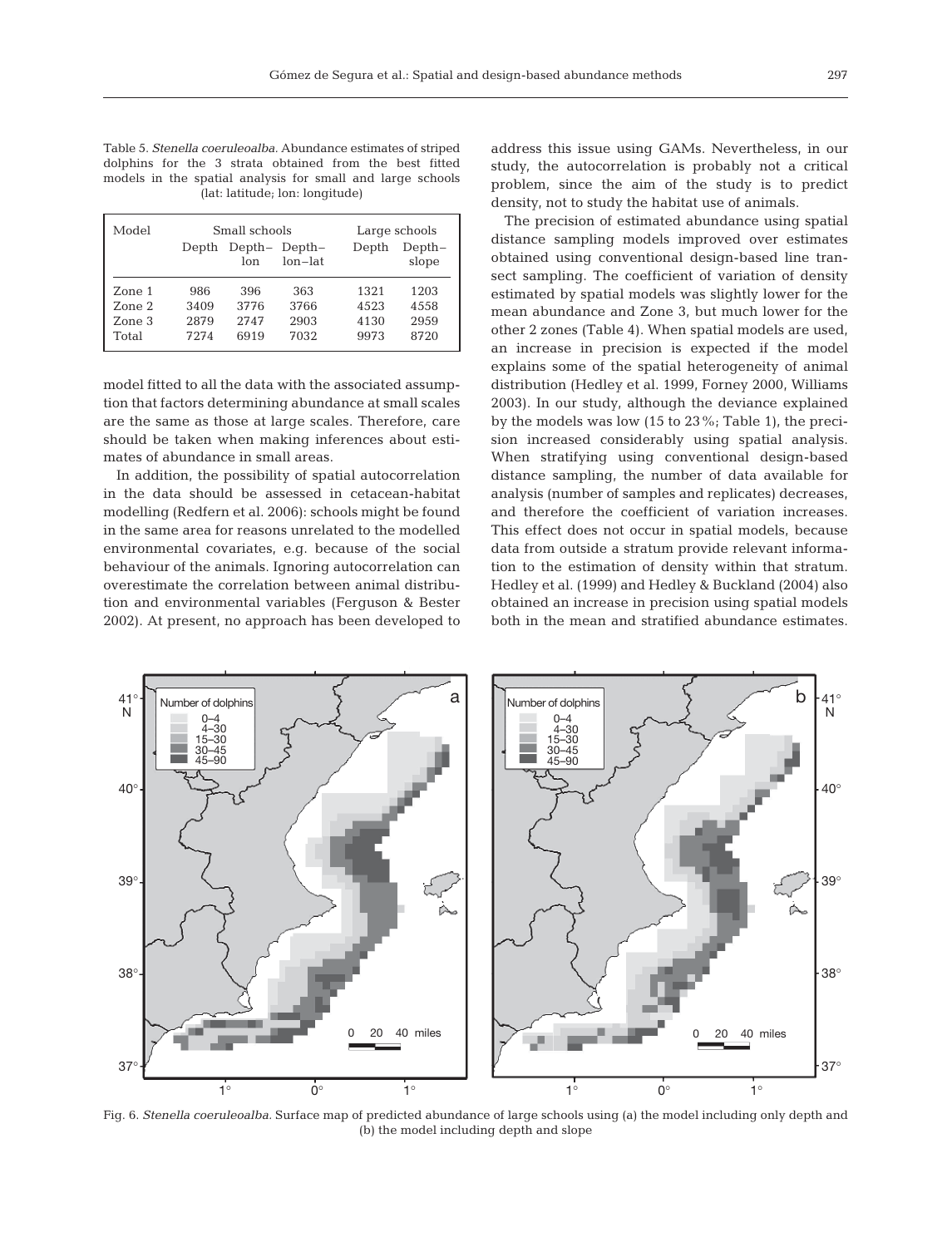The explanatory value of the models built for small and large schools was moderate; the adjusted R-square score was 0.04 and 0.02, and the deviance explained was 23 and 15%, respectively (Table 1). The low deviance explained by the models could be caused by some overdispersion of the data (such as 4 schools observed on the continental shelf), because, in general, the surface map predicted by the model fits the data observed during surveys quite well (compare Figs. 1b & 4). The low proportion of positive observations in the dataset, due to the low density of sightings, also contributes to the low deviance explained. Furthermore, the fact that data had to be separated in 2 subsets, small and large schools, and a model fitted for each one, further decreases the proportion of positive observations, and therefore the deviance explained.

In general, it is difficult to model the distribution of cetacean species due to their complex ecology and behaviour, because they live in a highly dynamic environment and because they can move rapidly over large distances (Redfern et al. 2006). Additionally, there might be other factors affecting the distribution of striped dolphins that were not considered in this study. For example, feeding ecology is likely the prime factor influencing cetacean distribution (Gaskin 1976), but spatial information on distribution and abundance of prey species is usually difficult to obtain or even unavailable, as was the case for the present analysis.

In conclusion, if the main goal of a study is simply to estimate animal abundance, conventional designbased line transect methods might be preferred, as they do not require environmental data (which can be difficult to obtain) and the analyses are less complicated. However, there is an increasing number of studies on cetaceans in which it has been possible to collect robust line transect data, but the platform has been unable to follow a design ensuring equal coverage probability (Cañadas & Hammond 2006, Williams et al. 2006). In these cases, if suitable environmental data are available, spatial distance sampling models are a good approach to estimate abundance. In addition, spatial models provide valuable information on habitat use of animals (Redfern et al. 2006), which can further understanding of processes that determine animal distribution, a fundamental problem in ecology. We will address these questions for striped dolphins and other cetacean species in our study area in a future paper. Furthermore, this information can be very useful for conservation and management strategies, e.g. it can be used to predict 'hot spots' of high density or areas important for feeding or calving that may be suitable for designation as marine protected areas (Hooker et al. 1999, Cañadas et al. 2005).

*Acknowledgements.* This study was conducted under the project 'Programa de Identificación de las Áreas de Especial Interés para la Conservación de los Cetáceos en el Mediterráneo Español', funded by the Spanish Environment Ministry. The support of the Conselleria de Territorio y Vivienda of the Generalitat Valenciana particularly to J. Jimenez is greatly appreciated. We thank the CREPAD service of the INTA (National Institute for Aerospace Technology) for the satellite images provided. We are very grateful to all the observers who assisted in data collection: J. Martínez, P. Gozalvez, J. Barona, K. Lehnert and D. Perdiguero, as well as all pilots from AVIALSA, especially to Jose Manuel Garcia. Thanks are due also to J. Tomás, C. Agustí and K. Crespo for their valuable contributions and support in this study. The comments of Megan Ferguson are greatly appreciated.

### LITERATURE CITED

- Borchers DL, Burt ML (2002) Generalized regression methods for estimating school size from line transect data. Paper SC/54/IA23, Scientific Committee of the International Whaling Commission, Shimonoseki, Japan
- Buckland ST, Anderson DR, Burnham KP, Laake JL, Borchers DL, Thomas L (2001) Introduction to distance sampling: estimating abundance of biological populations. Oxford University Press, Oxford
- Buckland ST, Anderson DR, Burnham KP, Laake JL, Borchers DL, Thomas L (2004) Advance distance sampling: estimating abundance of biological populations. Oxford University Press, Oxford
- Cañadas A, Hammond PS (2006) Model-based abundance estimates for bottlenose dolphins *(Tursiops truncatus)* off southern Spain: implications for management. J Cetacean Res Manage 8(1):13–27
- Cañadas A, Sagarminaga R, Garcia-Tiscar S (2002) Cetacean distribution related with depth and slope in the Mediterranean waters off southern Spain. Deep-Sea Res 49: 2053–2073
- Cañadas A, Sagarminaga R, de Stephanis R, Urquiola E, Hammond PS (2005) Habitat selection modelling as a conservation tool: proposals for Marine Protected Areas for cetaceans in southern Spain. Aquat Conserv 15:495–521
- Ferguson JWH, Bester MN (2002) The treatment of spatial autocorrelation in biological surveys: the case of line transect surveys. Antarct Sci 14(2):115–122
- Forcada J, Hammond PS (1998) Geographical variation in abundance of striped and common dolphins of the western Mediterranean. J Sea Res 39:313–325
- Forcada J, Gazo M, Aguilar A, Gonzalvo J, Fernandez-Contreras M (2004) Bottlenose dolphin abundance in the NW Mediterranean: addressing heterogeneity in distribution. Mar Ecol Prog Ser 275:275–287
- Forney KA (2000) Environmental models of cetacean abundance: reducing uncertainty in population trends. Conserv Biol 14(5):1271–1286
- Forney KA, Barlow J (1998) Seasonal patterns in the abundance and distribution of California cetaceans, 1991– 1992. Mar Mamm Sci 14:460–489
- Gaskin DE (1976) The evolution, zoogeography and ecology of Cetacea. Oceanogr Mar Biol Annu Rev 14:247–346
- Gómez de Segura A, Crespo EA, Pedraza SN, Hammond PS, Raga JA (2006) Abundance of small cetaceans in the waters of the central Spanish Mediterranean. Mar Biol 150:149–160
- Hammond PS, Berggren P, Benke H, Borchers DL and 6 others (2002) Abundance of harbour porpoises and other